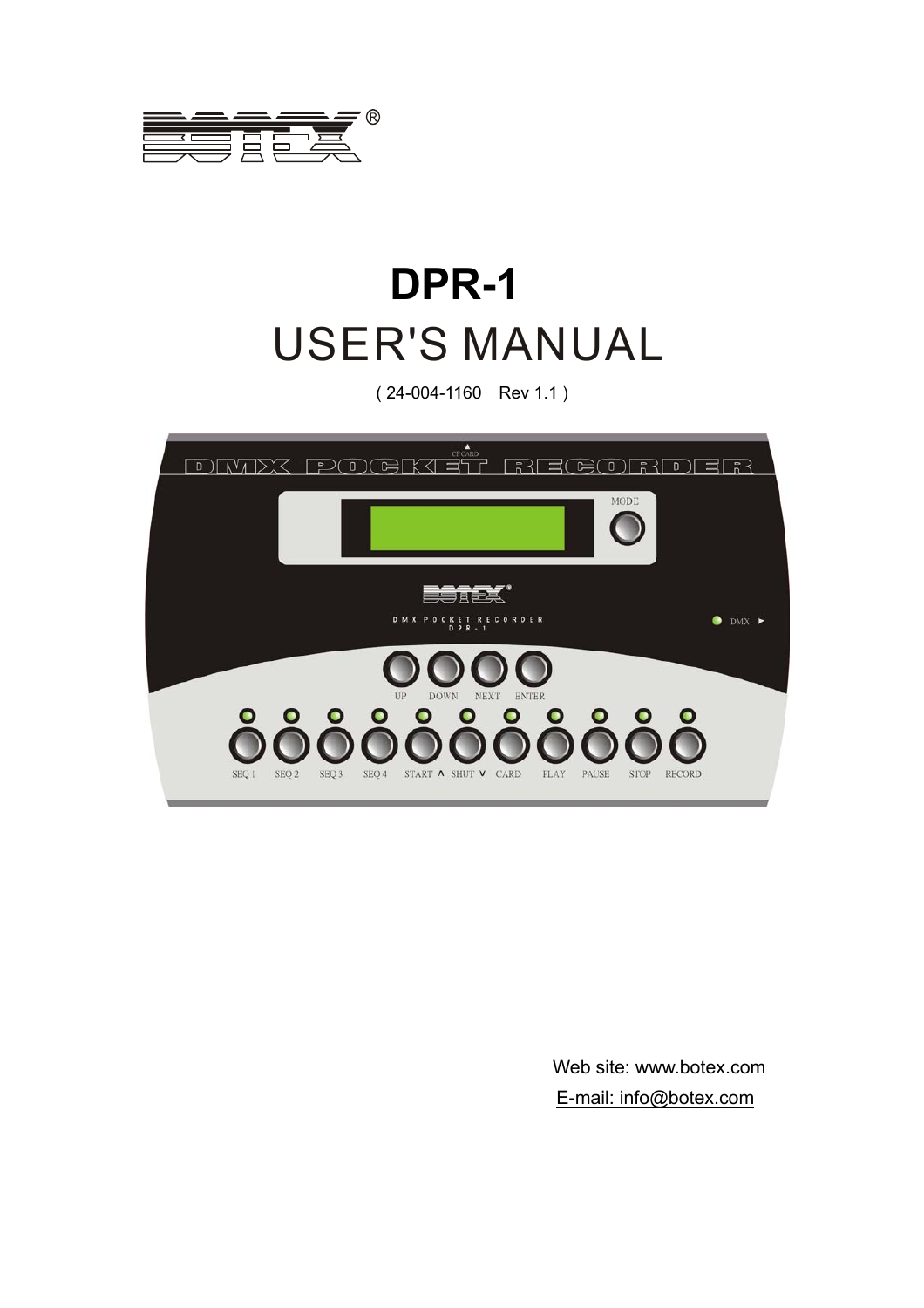# Table of contents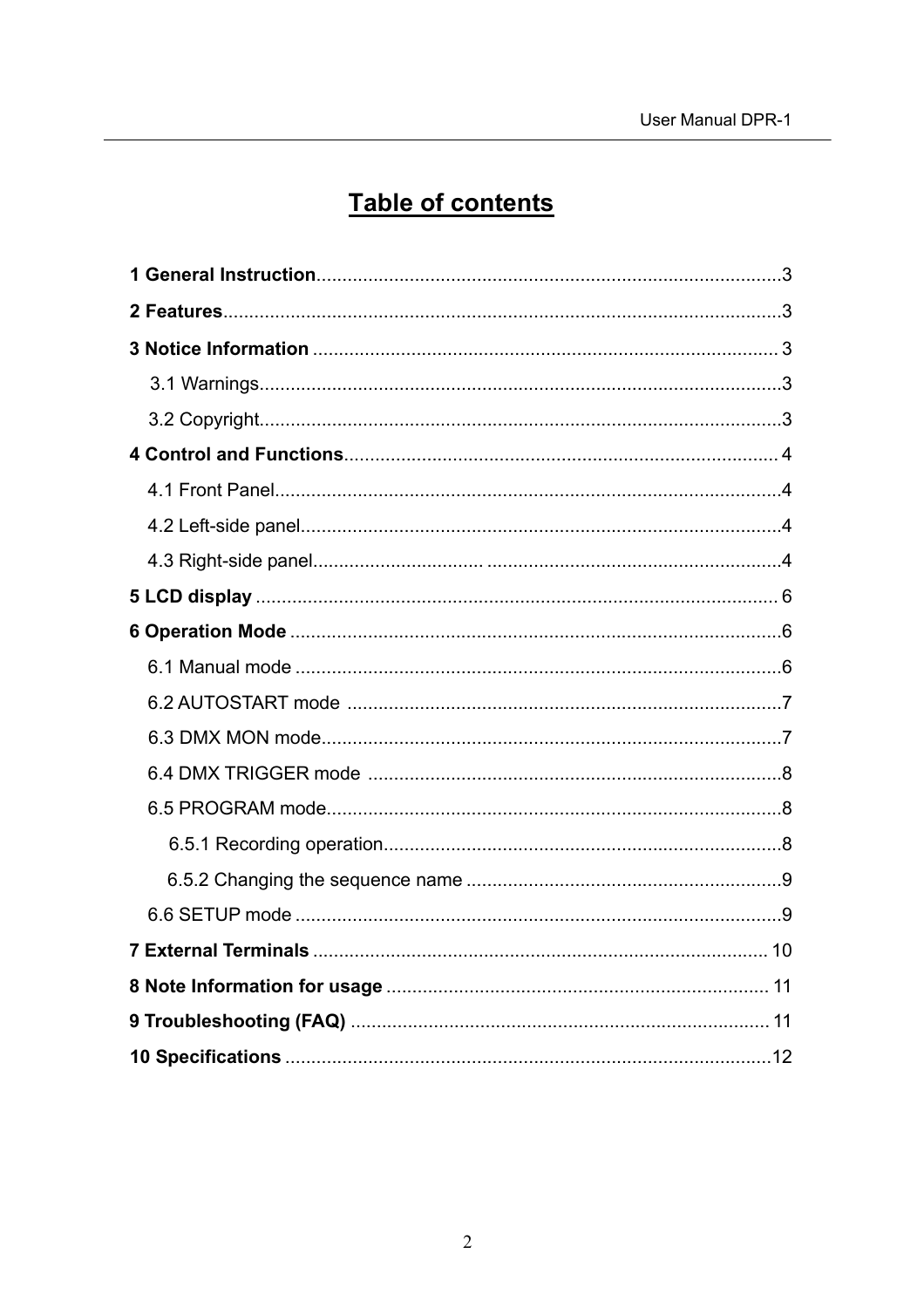# **1 General Instruction**

DPR-1 is a professional DMX recorder with many useful functions. This unit can translate standard DMX512 signals into recorded data, and send them out at any convenient moment. These signals can be recorded to both the internal storage and the external CF card. For internal storage, there are six sequences to be used availably : sequences I01~I04, STARTUP and SHUTDOWN. And for CF card, there are 33 different sequences (E01-E33) available. This product offers SMPTE trigger function. There are 6 different modes usable : MANUAL, AUTOSTART, DMX MON, DMX TRIGGER, PROGRAM and SETUP .

# **2 Features**

- Professional DMX recorder, access to memory and CF card.
- 4 sequences (I01-I04) + Startup + Shutdown, available in memory.
- 33 sequences (E01-E33) available in CF card.
- Capable of PLAY, PAUSE and STOP functions.
- Manual / Autostart / DMX monitor / DMX trigger / Program / Setup mode.
- 24 / 25 / 30 frames SMPTE signal available.
- Exclusive 32 MB CF card is recommended and can be provided at user's request.
- DMX 3Pin input/output, SMPTE 3Pin input/output, 9Pin connector.
- Line remote control recalls PLAY, STOP and RECORD functions.
- $2 \times 16$  characters LCD screen.

# **3 Notice Information**

#### **3.1 Warnings**

- keep the unit dry, do not expose it to water or high levels of humid.
- Do not try to dismantle or modify the product.
- Turn off the power if not using this unit for a long time.
- Any strong shocks or vibration may result in malfunction.
- This unit must operated by adults, do not allow children to play with it.

#### **3.2 Copyright :**

No part of this product can be reproduced, transmitted, or translated into any language in any form without authorized permission.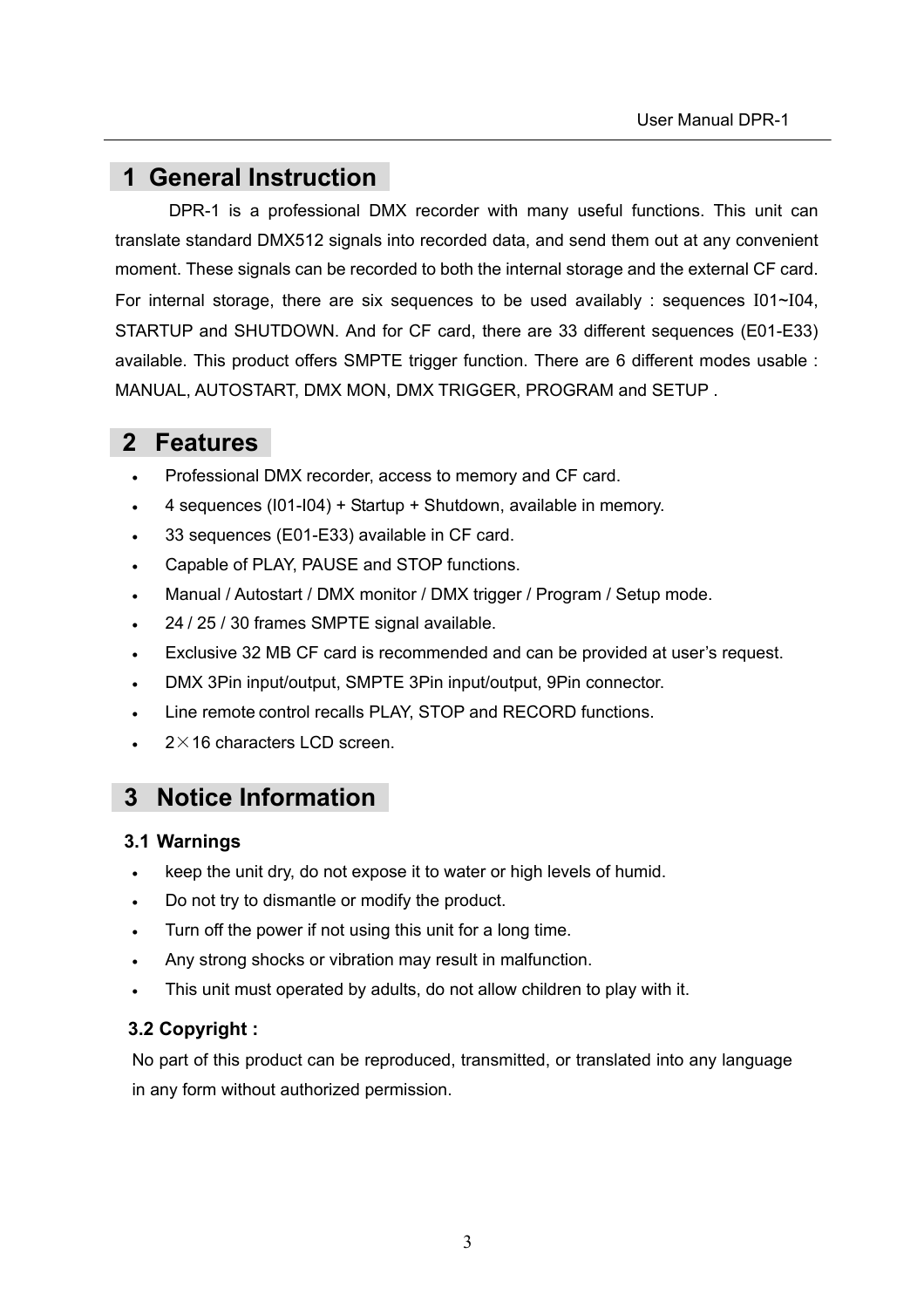# **4 Control and Functions**

#### **4.1 Front panel**



1. LCD-display :

to display relevant menus, settings and values depending on the chosen function.

2. Mode key :

 used to select different modes (MANUAL, AUTOSTART, DMX MON, DMX TRIGGER, PROGRAM and SETUP modes available). Each tap will change the mode once.

3. 1~4 sequence keys :

used to select one of the possible sequences (I01~I04).

4. STARTUP key :

to activate the STARTUP function. (read through the manual for details)

5. SHUTDOWN key :

to activate the SHUTDOWN function. (read through the manual for details)

6. CARD key :

to switch between the operations for internal storage and the CF card storage. Relevant LED "on" means CF card operation is available, while LED "off" means internal operation is available.

7. / 8. / 9. PLAY / PAUSE / STOP keys :

these three keys are used for the flow control. By pushing one of these keys a chosen sequence can be started, stopped, or finished. How the keys react in the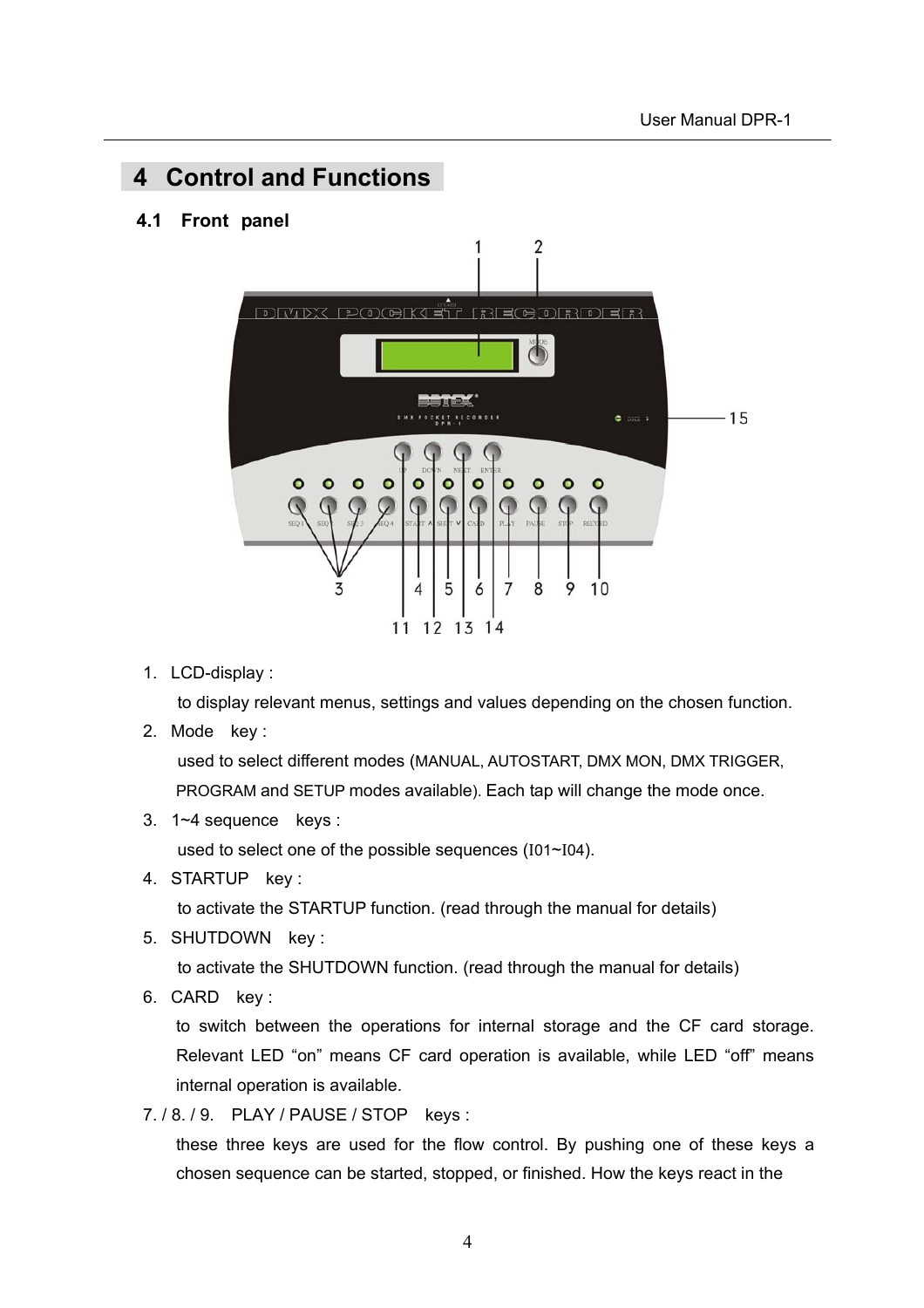different modes and what other functions are executed is explained in detail in the chapter of the modes.

10. RECORD key :

in the PROGRAM mode, the recording of a new sequence can be prepared with the RECORD key. In order to do so, user should choose a sequence, then push the RECORD key and start the recording with the PLAY or PAUSE key.

11. / 12. UP / DOWN keys :

press to select relevant options or functions through LCD-display.

13. NEXT key :

to select and scroll to the next item in the current menu.

14. ENTER key :

press this key to confirm your operation and enter the relevant menu or mode.

15. DMX indicator :

to indicate the state of DMX input. When the relevant LED is "on", that means DMX input is effective, while "off" means no signal input.

#### **4.2 left-side Panel**



- 1. Power Input : to plug in an external power supply (DC 9-12V, 500 mA Min).
- 2. Power Switch : used to turn on / off the main power.
- 3. Terminal connector : to connect with external terminals.

#### **4.3 Right-side Panel**

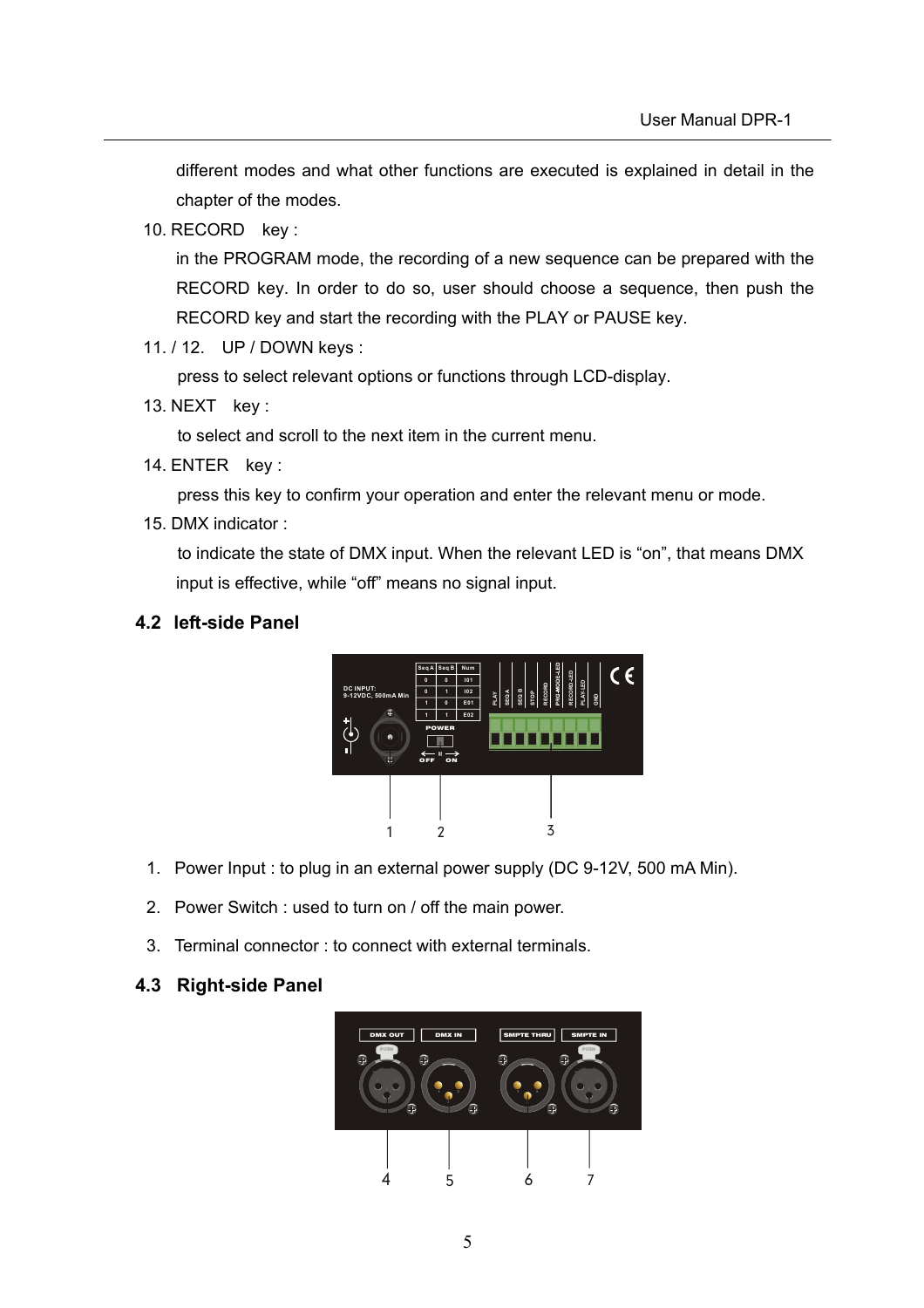- 4. DMX OUT : to output DMX signals.
- 5. DMX IN : to input DMX signals.
- 6. SMPTE THRU : to output SMPTE signals.
- 7. SMPTE IN : to input SMPTE signals.

## **5 LCD Display**



- Press "PLAY" , "►" will appear on the top right corner of the LCD; Press "PAUSE", "**ll**" will appear on the top right corner of the LCD; Press "STOP", and "■" will appear on the top right corner of the LCD.
- The characters in the middle of the first line on the LCD stand for the MANUAL, AUTOSTART, DMX MON, DMX TRIGGER, PRG MODE or SETUP mode.
- In the first display line , "**I**" means "internal", while "**E**" means "external" , and the following "01~33" means one of the sequence numbers.
- In the second display line, "Sh01" means one of the Sequence names. It can be amended by using the "Enter" key under PROGRAM mode only. But on the other hand, the StUp(START UP) and StDN(SHUTDOWN) can not be amended.
- The time displays on the bottom right corner of the LCD. When it shows like " $\times$   $\times$  :  $\times$  $\times$ : $\times$   $\times$ " (Hour, Minute, Second), that means the time of internal storage. While shows like " $\times$   $\times$ : $\times$   $\times$ : $\times$   $\times$ : $\times$   $\times$ " (Hour, Minute, Second, Frame), that just means the SMPTE time. The time-display pattern can be switched through "Sys Time" item under SETUP mode.

## **6 Operation modes**

#### **6.1 MANUAL mode**

- This mode has the most freedom to operate upon this unit. The user can select any one of the sequences at any time to run, pause or stop the current sequence. And further more, the operating upon STARTUP and SHUTDOWN are also available.
- For internal storage, select one of the I01-I04 sequences and press the PLAY key to run the sequence. This sequence will run circularly unless you press the PAUSE or STOP key.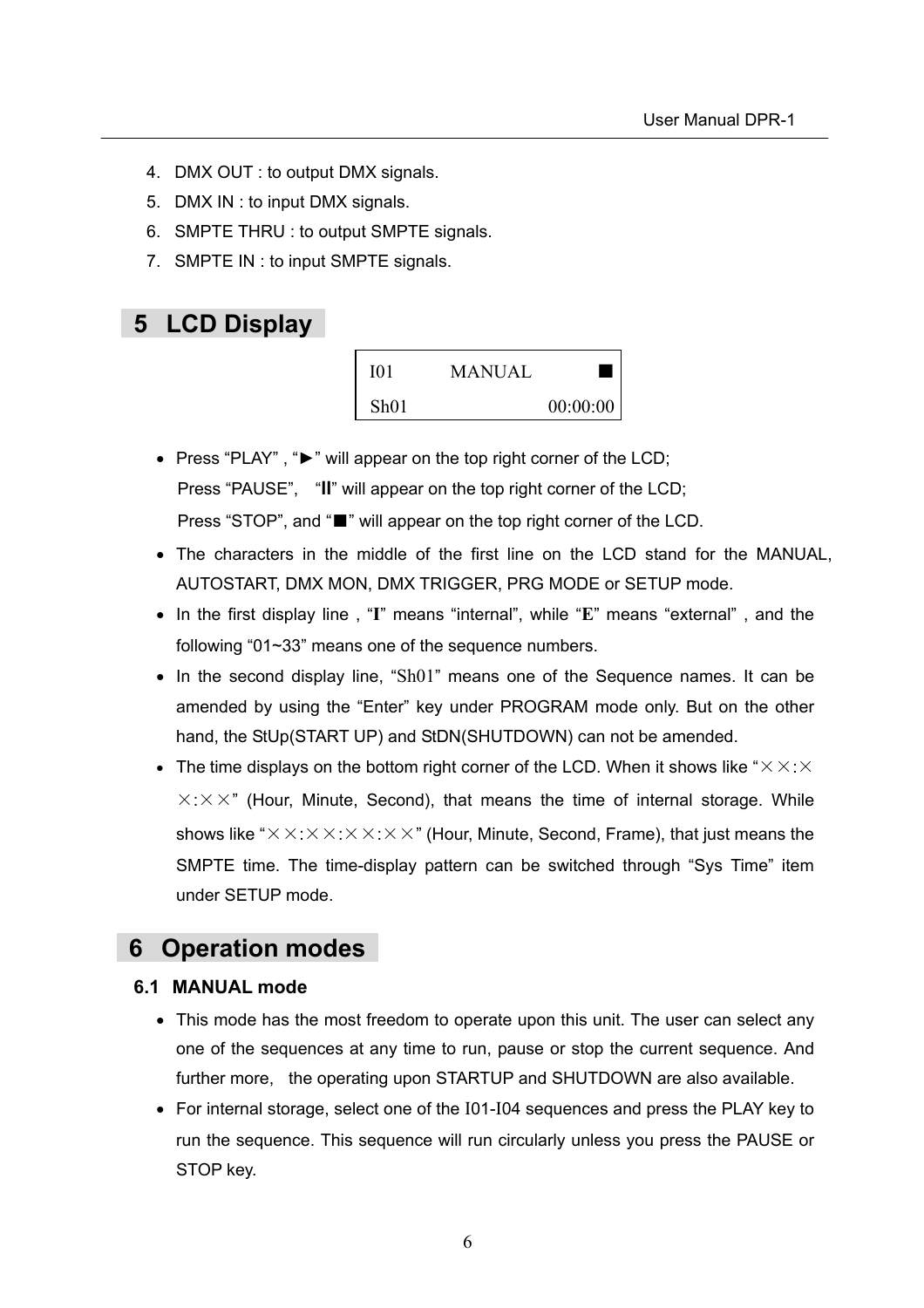- For internal storage, press the STARTUP key, then the STARTUP sequence will circulate once, and other sequences will run subsequently.
- Still for internal storage, press the SHUTDOWN key, then the SHUTDOWN sequence will circulate for one time, and other sequences will be stopped.
- For external storage, press CARD key, the relevant LED will light up, that means you have entered the CF card operation(CF card should be firstly formatted before use). The UP / DOWN keys can be used to choose sequences, and the PLAY / PAUSE / STOP keys can be used to control the running of sequences. When under the state of "STOP", press the CARD key for a second time to return to the internal operation.
- Should the selected sequence not exist, the PLAY function will not be effective.
- NEXT, ENTER and RECORD functions will be of no effect when under the MANUAL mode.

#### **6.2 AUTOSTART mode**

- Under AUTOSTART mode, the foregoing recorded sequences can be rerun automatically (To CF card , the sequences of STARTUP and SHUTDOWN will not be trigged). During sequence running, press STOP key to activate the SHUTDOWN sequence, when it stops running, all sequences will be stopped.
- AUTOSTART can be executed once. After the STARTUP sequence finished, the selected sequences will run automatically, and relevant operation can be done manually. Subsequently press the STOP key, the SHUTDOWN sequence will run within a cycle.
- STARTUP and SHUTDOWN sequences can not be operated manually under this mode, they can only automatically run after respectively pressing the PLAY and STOP keys.
- AUTOSTART can be rerun the next time when the unit restarts.

#### **6.3 DMX MON mode**

- Under this mode, DMX signals can be monitored. In the case that the DMX signals are disabled, this unit can initiate a prepared system to enable the pre-selected sequences.
- When there is an effective signal input, the DMX indicator will light up, and the signal (DMX Thru) will be send out through this unit. If the signal is missing, STARTUP and the selected sequences will be triggered automatically. Press STOP key to stop the running sequences. After the SHUTDOWN sequence run over, all the operation will be finished.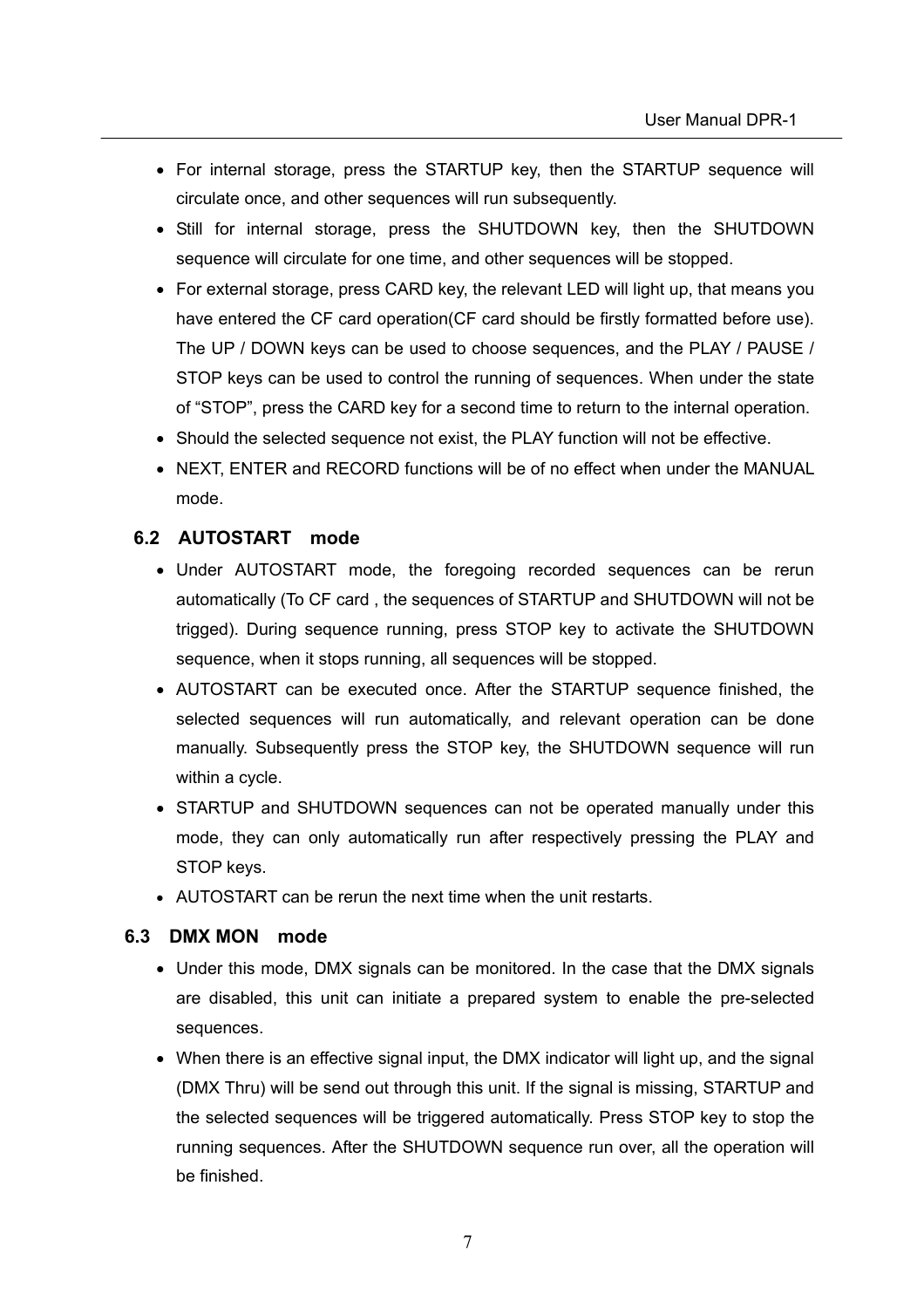- This unit can only check the effective DMX signals. If there is no data input, the pre-selected sequences will be output normally.
- STARTUP and SHUTDOWN sequences can not be operated manually under this mode. And the AUTOSTART mode may be available for reference to the operation upon MANUAL mode.
- Once received effective DMX signals, the running sequences will be stopped automatically. Function upon PLAY, PAUSE and STOP keys will disabled.
- Should the DMX signals be disabled, operation could be done manually.

#### **6.4 DMX TRIGGER mode**

- Under this mode, the first four DMX channels(Ch1~Ch4) can be used to respectively control  $I01~I04$  sequences.  $I01~I04$  sequences will run effectively when the DMX level of each relative channel  $\geq 20\%$ . And on the other hand, these sequences will stop running while the relevant level  $\leq$ 20%.
- Only if the DMX input is effective (DMX indicator "on"), should the DMX TRIGGER be well done.
- Sequences (including STARTUP and SHUTDOWN) can be operated manually under DMX TRIGGER mode.

#### **6.5 PROGRAM mode**

Under this mode, any one of the sequences can be recorded, and the sequence name can also be amended.

- 6.5.1 Recording operation
	- Select the sequence to be recorded (including the internal sequences and the external sequences). And the CF card must be formatted before use.
	- Check the states of the DMX indicator. When the relevant LED is "on", that means the DMX input is effective, while LED "off" means no signal input.
	- Give the RECORD key a press, the sequence control will be paused, and the relevant data will be erased.
	- Press PAUSE or PLAY key for recording. And press STOP key to stop the operation at any moment you want.
	- Warning : when during operating, please do not turn off the unit , otherwise the relevant recorded data will be missing.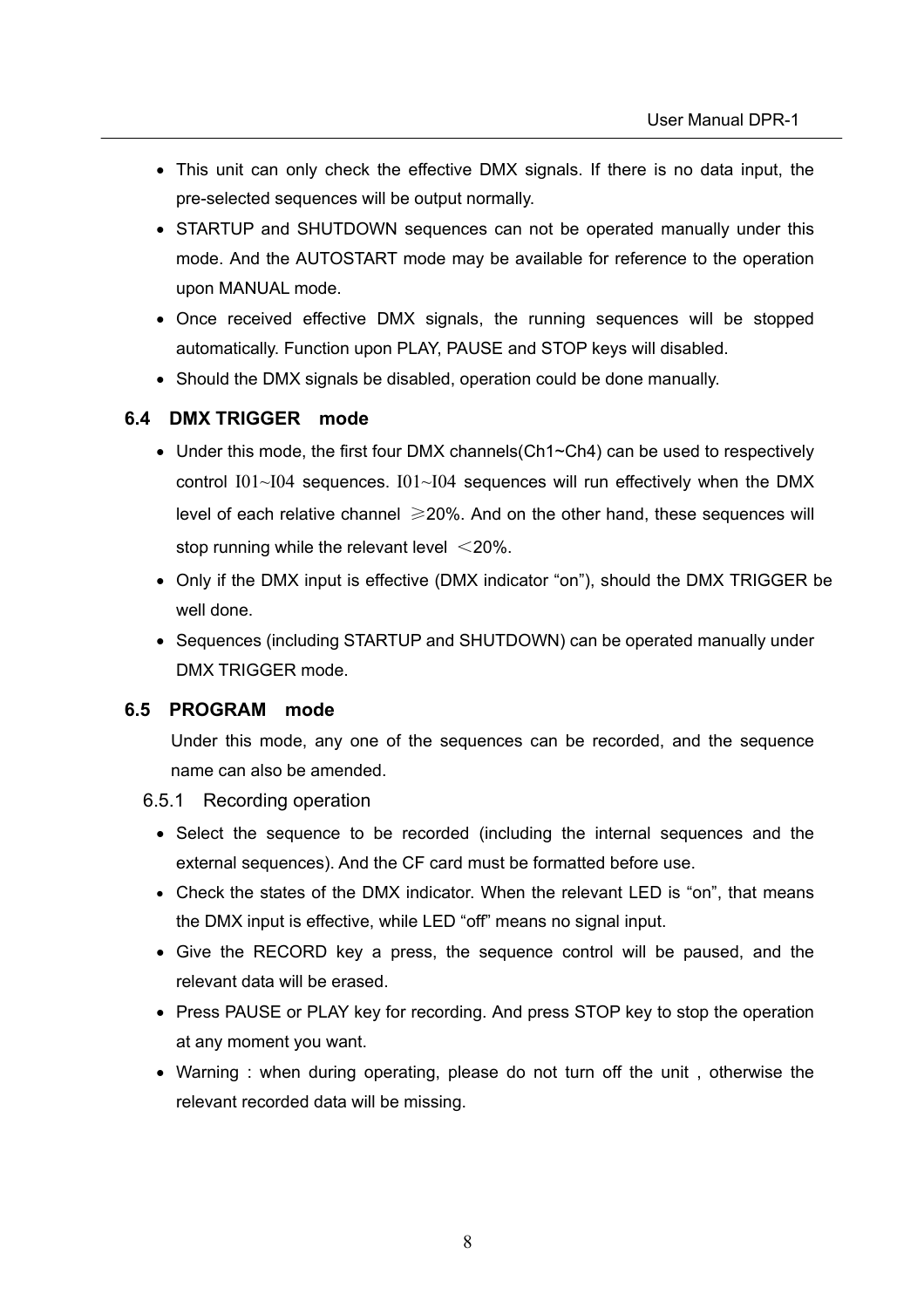- 6.5.2 Changing the sequence name
	- In PRG Mode, When the unit is in the state of "STOP", press the "Enter" key to enter the further menu, and there will be an underline appears on the top left corner of the LCD-display.
	- Press NEXT key to move to the selected character, and use UP/DOWN keys to change the relevant characters. Press ENTER key to confirm your operation.
	- The Smpte time will not be changed while amending the sequence name.

#### **6.6 SETUP mode**

 The working state of this unit can be set under SETUP mode. There are 7 items to be selected by using UP / DOWN keys.

(1) **Smpte Trig :** enter this submenu to trigger the Smpte signals and to set the trigger time. Press NEXT key, and then use UP / DOWN keys to choose Yes or No (Y/N), and press ENTER key to enter the trigger time setting mode.



there are 8 Trigger times to be amended availably, respectively for sequences  $I01~I04$  and sequences  $E01~E04$ . The interval between two Trigger Times is at least 2 seconds. Should the Trigger time be zero, that means the Trigger time unset.

- (2) **Smpte Rec :** under this mode to enable or disable the Smpte Record function. Press NEXT key, and then use UP / DOWN keys to choose "ON" or "OFF" item as the user's desire.
- (3) **Smpte Frame :** used to set relevant frame levels of Smpte time. 24/25/30 frames can be selected availably. The relevant preset level must be identical with the frame level of the received Smpte signals.
- (4) **Sys Time :** to set the system time for internal operation or external operation. Press NEXT key, and then use UP / DOWN keys to choose the option of "IN" or "EXT" as the user's desire.
- (5) **Format Card :** enter this submenu to format the CF card. Press NEXT key, and then use UP / DOWN keys to choose Yes or No (Y/N) as your desire. Before formatting, please choose "Y" and press ENTER key to format the CF card.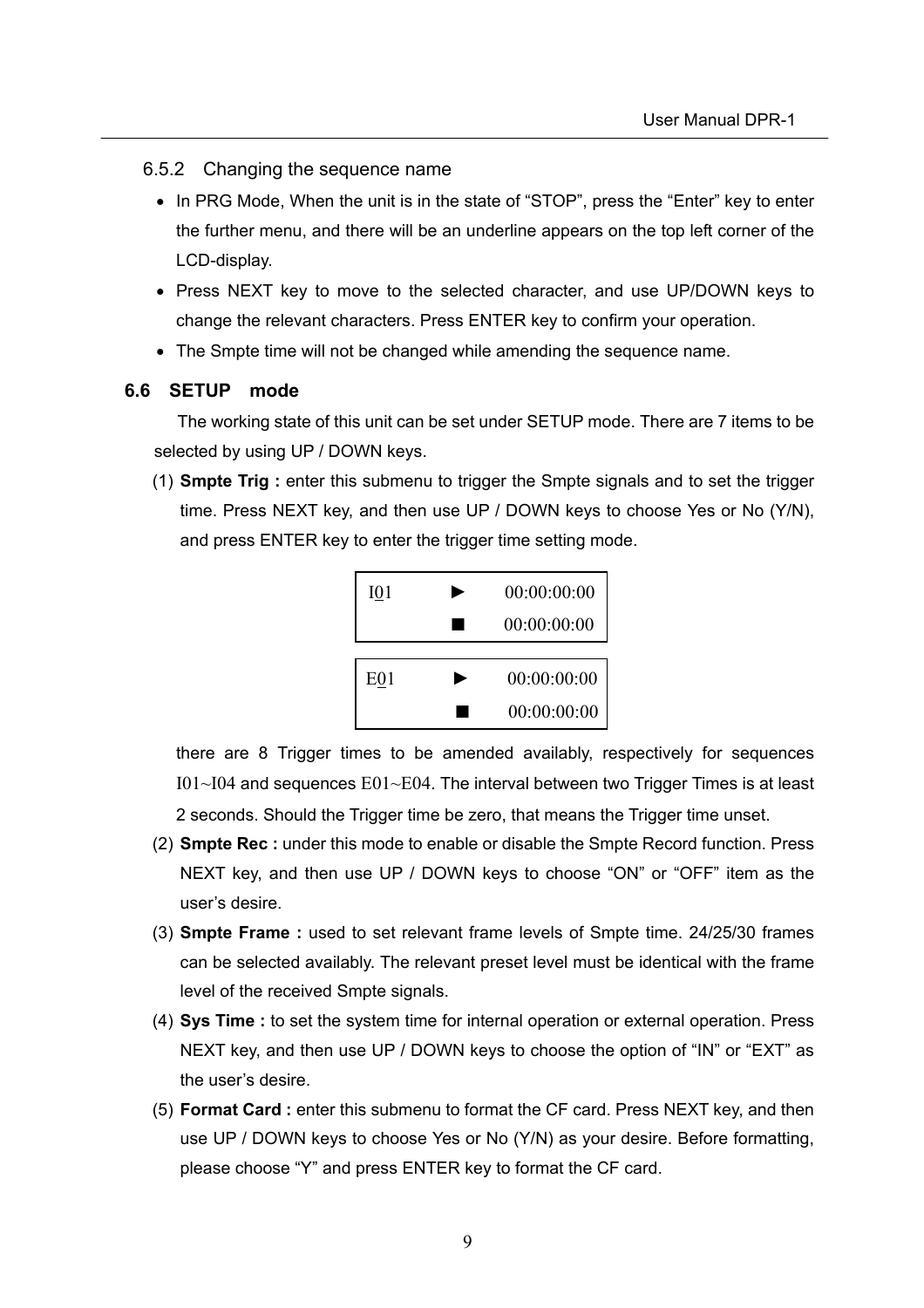- (6) **First Trigger Time :** this item is related with **Smpte Trig** and **Smpte Rec**. Under this mode, user can see the current recorded Smpte trigger time. (the First trigger time can be got after the Smpte signals have been triggered and the relevant trigger time have been set. The Smpte trigger time can be recorded only under the condition that not all the DMX level are in zero.)
- (7) **Lock Program :** enter this submenu to lock or unlock the PRG mode, LCD will show you Yes or No (Y / N) to select as your desire. Choose your option and press "Enter" to confirm, The LCD will respectively inform you of the "**Lock Program!**" or "**Unlock Program!**" display. If you choose "Y", the Program mode will be in hidden state.

## **7 External Terminals**

 As the following flowchart shows, SeqA and SeqB can be used to realize the remote control upon I01/I02/E01/E02. The PLAY, STOP, RECORD keys can be used to control the relevant running states.

Some information about Prg-mode LED, Record LED and Play LED :

 When being in PRG mode, the **Prg-mode LED** will be "on". When the internal **Record LED** is "on", the external Record LED will also light up. And when the internal **Play LED** is "on", the external Play LED will light up, too.



**Note:** In the previous table, "1" means the switch is "on", while "0" means "off".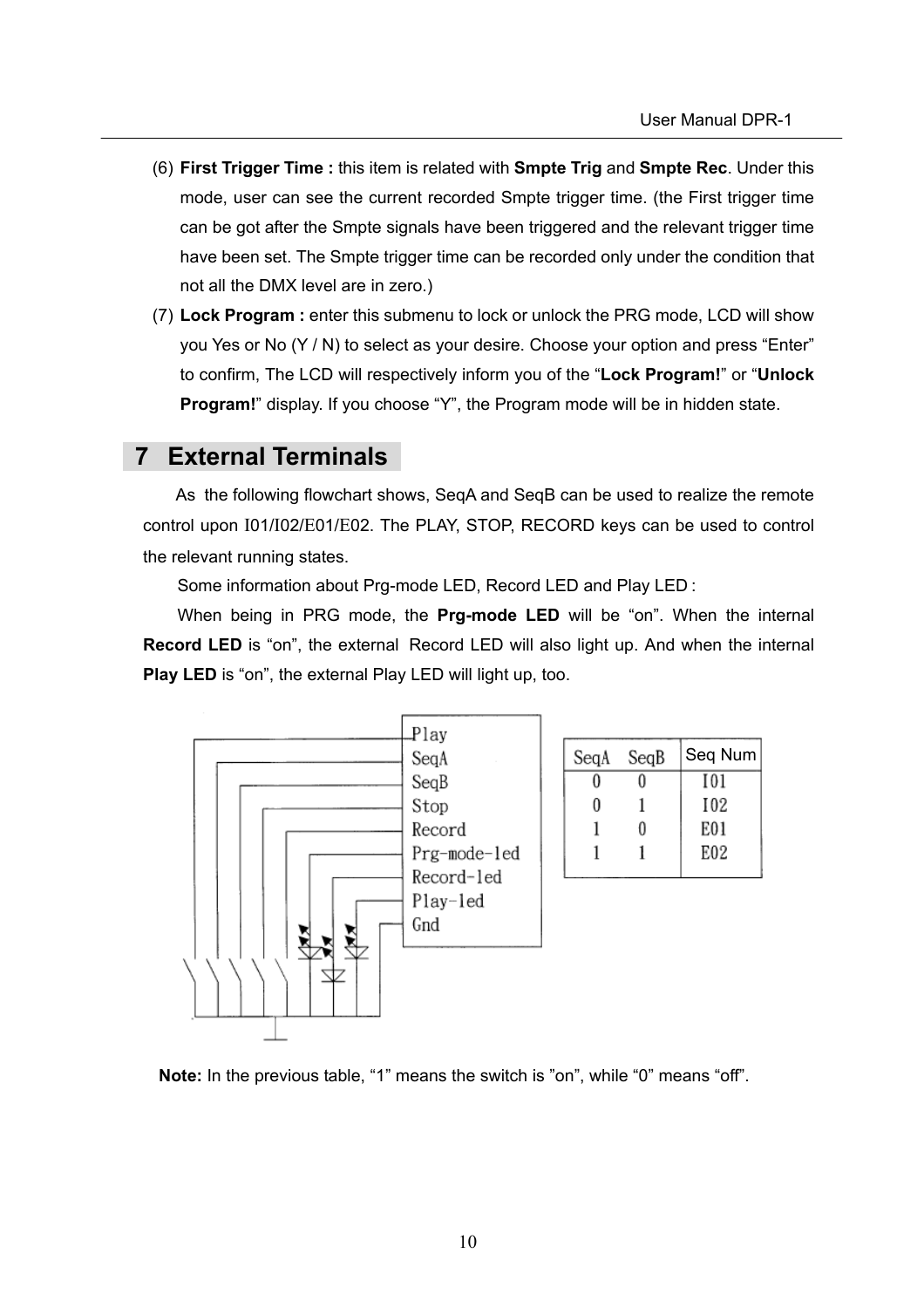## **8 Note information for usage**

- CF card must be put in or taken out from the unit before turning on the machine, otherwise, that will result in malfunction. This unit can only use 32M CF card, and if the card is new, it should be formatted before using.
- Make the settings under SETUP mode, and press "Enter" to confirm and save your operation. Generally speaking, the relevant sequences under different modes can only be stored through mode switching.
- STARTUP and SHUTDOWN function can only be available during internal operation. STARTUP and SHUTDOWN function will be of no effect during CF card operation.
- When something wrong or malfunction happens during operation, user can restart the unit for initiation (press and hold down the SHUTDOWN and RECORD keys simultaneously to restart the unit). Due to the above operation, all the recorded data in this unit will be cleared.

## **9 Troubleshooting (FAQ)**

- **Problem 1 : The Program mode is skipped during mode switching .**
	- Cause : In order to protect the data and prevent them from being erased, the Program mode has been locked.

 Recovery : press MODE key to enter the SETUP mode , select submenu 7 and set the "Lock Program" as "N" for unlocking.

#### • **Problem 2 : Nothing happens when pushing the PLAY key .**

Cause : Because the selected Sequence does not exist.

Recovery: Firstly the Sequence must be recorded, and then should it be played availably.

#### • **Problem 3 : Nothing happens when pushing the RECORD key .**

Cause : Because records can only be made in the Program mode.

On the other hand, please check and ensure effective DMX signal input.

Recovery: Switch to the Program mode and make sure that the DMX signal input is OK.

### • **Problem 4 : Nothing happens when pushing the PLAY or PAUSE key while recording data under Program mode.**

Cause : Because there is no vacant space for recording.

Recovery: Delete useless data to save more space for recording.